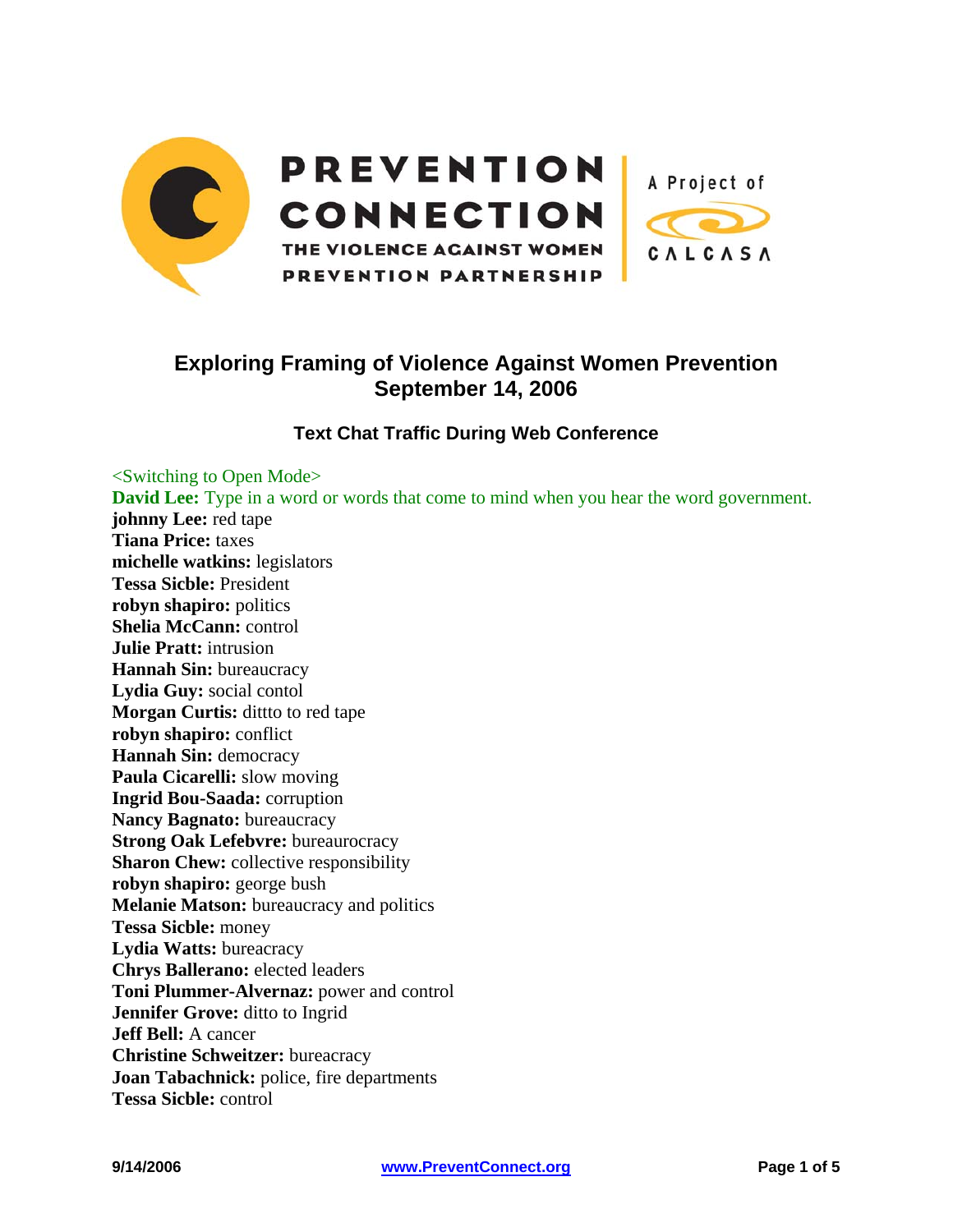**Cordelia Anderson:** little voice in it **Nicola Miller:** Marlene Lee: money Linda Hunter: as good or bad as we demand <Switching to Restricted Mode> <Switching to Open Mode> **David Lee:** Take a moment to text chat in values you think are relevant to preventing violence against women. In a sentence, why? **Chrys Ballerano:** safety & self-protection **Ben Atherton-Zeman:** Accountability to victims. **Laura Hutton:** All people should be safe **Tessa Sicble:** equity **Melanie Matson:** children and safety **Strong Oak Lefebvre:** children deserve to live in safety **Alisa Klein:** Health and wellbeing of community overall including all ist members. **Diana Read:** We want to the right thing! **robyn shapiro:** as a negative value people see that there is not a problem here, or not my problem **Rebecca K. Odor:** individual destiny **Melissa Schulz:** equality Paula Cicarelli: Justice and fairness - and being safe. **Ben Atherton-Zeman:** Men's violence against women is men's responsibility **Ingrid Bou-Saada:** healthy families, healhty individuals, healthy communities **Christine Schweitzer:** Safety for our children. **johnny Lee:** individual rights-though we have a diverse culture, most strongly value the rights of individuals **Julie Pratt:** safety, human rights, dignity, respect **Jennifer Grove:** freedom **Linda Hunter:** safety **Dena Hester:** safety, freedom **Nancy Bagnato:** human right to safety **michelle watkins:** justice, fairness **Shelia McCann:** Safety - keystone of life; trust - essential in families and relationships; respect desired from others **Ben Atherton-Zeman:** It's not a victim's fault that s/he is victimized - it's all of our responsibility to provide for victim safety. **Hannah Sin:** Women are human beings and have inherent value and dignity **Morgan Curtis:** personal safety... and the safety of loved ones **Nicola Miller:** equality vs. disparity; respect and responsibility **Morgan Curtis:** equity and equality, basic human rights **Ben Atherton-Zeman:** Stop victim blaming **Heather Horton:** respect is a value that most can identify with. I think our values about masculinity and femininity are key in working on prevention work. <Switching to Restricted Mode>  $\le$ Switching to Open Mode $>$ **David Lee:** Let's open up for some questions and comments. Take a moment to raise your hand to be called on or text chat one in.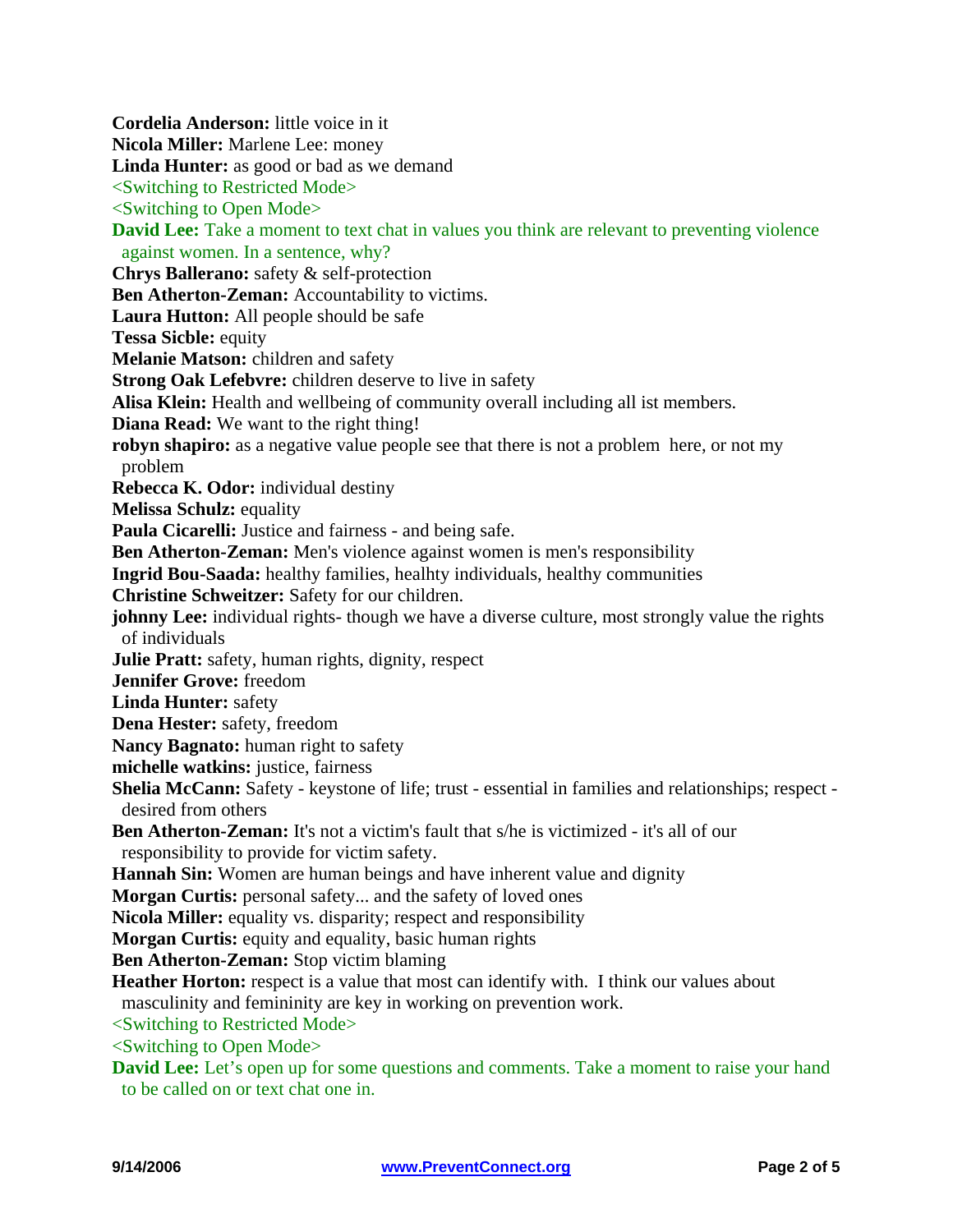- **Cordelia Anderson:** as always I appreciate your clarity that framing is to advance the goal not the end goal. It is a challenge to come up with the specifics policy or action we are working for (instead of against)
- **johnny Lee:** Is there value in coordination of a common message or theme from all the local/state programs to be consistent in having the same message? How do we go about deciding this message?
- **Alisa Klein:** Framing by an individual organization feels problematic and it's not as if there is going to be a monolithic sense of what the framing for an issue will look like. This seems like a topic that must necessarily be paired with a discussion about fostering cooperation and collaboration... Just a thought.
- **Joan Tabachnick:** Can you add anything to the discussion about how to frame prevenion? Paula Cicarelli: Does this suggest a "movement"?
- **Hannah Sin:** could you give examples of how you "meet peopel where they are"?
- **robyn shapiro:** that is exactly what is holding us up, getting our coalition together is going to be hard
- **Ben Atherton-Zeman:** so much of "were people are" is a place of blaming the victim how do we shift that in a way that's pithy and easy to understand?
- **Ben Atherton-Zeman:** that's "where people are," oops!
- **Chrys Ballerano:** So many of us are in coalitions AGAINST Sexual Violence- the challenge is clearly stating what we are FOR! and helping folks buy into that positive message- the media focus on the negative usually and its always a challenge to get positive stories listened to and bought- why does trauma & pain sell more newspapers?
- **Shelia McCann:** the challenge with framing is that the very broad community still perceives violence against women as a private matter. The challenge is bringing a more positive perspective out into the open in a way that engages a broad engagement. Positive engagement to present a vision of a future without violence against women is challenging. No single solution will work.
- **Cordelia Anderson:** Prevent Child Abuse America has invested in framing research on the issue of child abuse and neglect. It would help to hae a coordinated effort for framing solution for violence against women. It is of interest again to me to see if or how that would be different than a prevention frame for child sexual abuse/exploitation.
- **Morgan Curtis:** well, and certainly framing for DV would be very different for framing for SA. <Switching to Restricted Mode>

## <Switching to Open Mode>

- **robyn shapiro:** i get it
- **Ben Atherton-Zeman:** how do we frame the discussion to include verbal abuse?
- **Ben Atherton-Zeman:** or coercive sexual assault?

## **David Lee:** Please raise your hand to join the conversation

- **Chrys Ballerano:** what was the wording of signs used on the moving trucks or by other businesses you approached?
- **Ben Atherton-Zeman:** I'm trying to "raise my hand" and it's not working...
- **johnny Lee:** For Elena, how did your study of the over emphasis on homicide in DV in the media compare to other forms of violence (store robberies, child abuse, school violence)?
- Linda Hunter: yes, Ben and all, how do we frame sexual violence? Do others see that as more challenging than framing DV?

**Morgan Curtis:** yes linda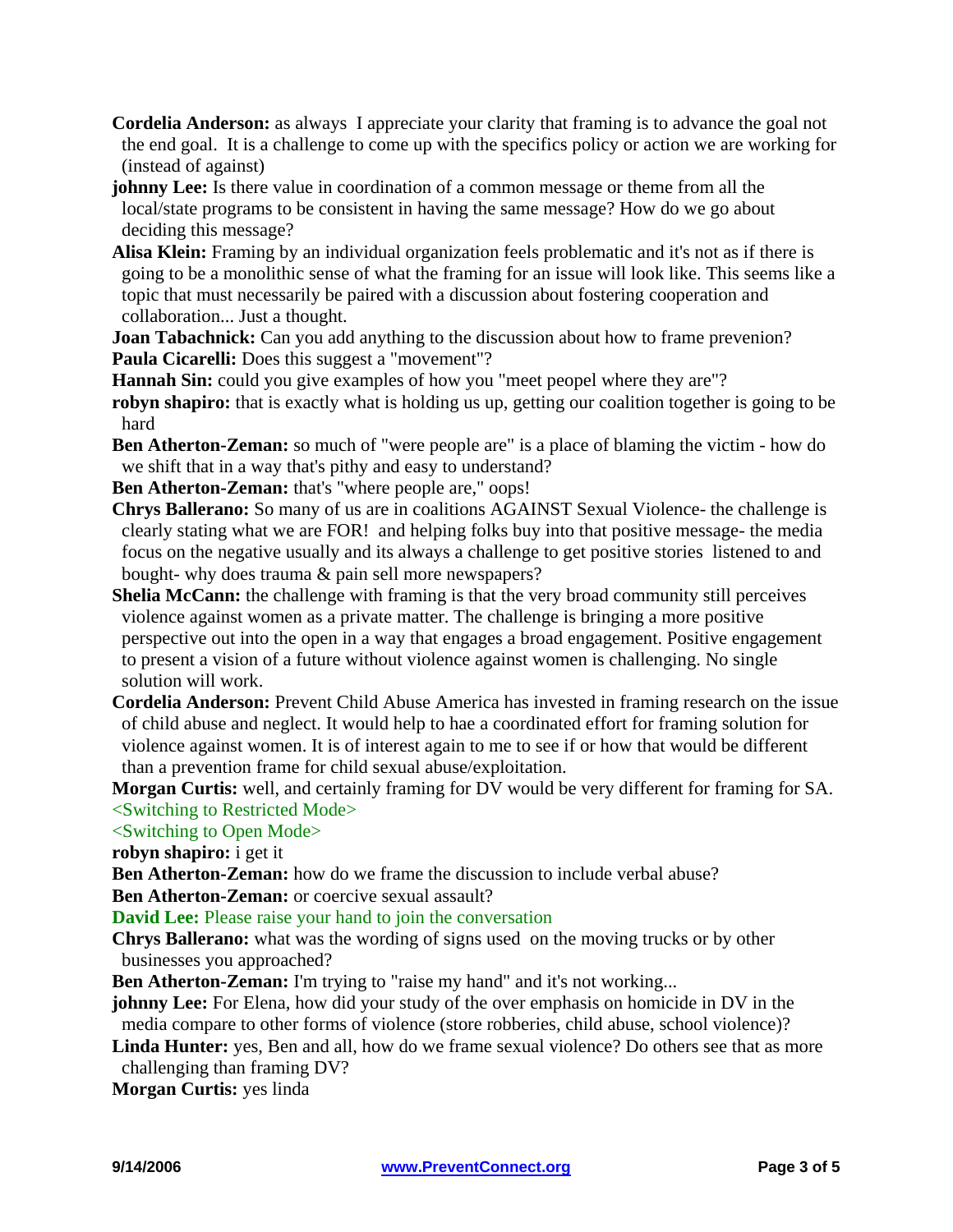**christine trecker:** Is there is a resource for providing stories/editorial pieces that local organizations can utiize to send to their local media to provide a broader/proactive angle?

- **Melissa Schulz:** great examples. We are holding an event next month with the norm panel members, local law enforcement, District Atty, medical rep., survivor etc. At the reception following we would like to encourage a continued discussion, in small groups using displays with research & articles on various topics. I now understand how to "frame" these smaller group discussions. Thank you!
- **Joan Tabachnick:** This is just a fyi... DEMOS worked with Frameworks to reframe government as a public structure. Reserarch found that people responded VERY differently about government when they thought about the government role with police, roads, fire departments, etc. The report is available at

http://www.demos.org/pubs/PB\_7\_Mission\_Possible\_2006\_04.pdf#search=%22frameworks%2 C%20reframing%20government%2C%20public%20structures%22

**David Lee:** BEN AND CHRYS RIASED HANDS

- **Nicola Miller:** I agree that the task of developing the frames/messages( and also the analysis of the "default" attitudes) is a task for the larger group. The MADD messages were effective as they had a national impact.
- **Ben Atherton-Zeman:** Thanks, Elena! The frame that DV includes non-physical abuse power and control hasn't really been expanded by \*me,\* it's been expanded by the battered women's movement. Similar around coercive sexual assault.
- **Ben Atherton-Zeman:** I'm a relative latecomer to this movement and have learned about it from women's advocates.
- **Cordelia Anderson:** Do you think it would help us to frame the need for prevention (social change so problems/harm doesn't hapen in the first place) in general for domestic violence, sexual violence, child sexual abuse or to continue to separate problems out - what do we think about solutions that make sense for all?
- **Melissa Schulz:** The one thing I forgot to mention about our event is that as wea re planning we did not talk about the "target audience" for this event and I am going to take that back to the planning committee and better develop our display-discussion boards. By the way, I think I will also add a solutions board for guest to write comments

**Ben Atherton-Zeman: exactly!** 

- **Morgan Curtis:** certainly the root causes and contributing factors are similar for those problems. i think, to some extent, prevention messages can be framed in general. we don't want to insist on a disconnet between oppressions.
- **Ben Atherton-Zeman:** or, even if not "homicide," you think "physical violence" when you think of IPV or DV.
- **Chrys Ballerano:** Regarding Ben's discussion of what sounds like a "continuum" of DV or SA-I like to frame the question of consent along that continuum and see each person's power within that situation.
- **Morgan Curtis:** people have a different level of understanding of each issue (DV, SA, etc.). the level of understanding will impact how you will talk about it and how well people understand or connect the "one size fits all" message with the individual crimes
- **robyn shapiro:** this is the best and clearest discussion i have participated in, thanks so much for the wonderful work you do for us
- **Ben Atherton-Zeman:** healthy development of children is a great frame!
- **Cordelia Anderson:** I agree thanks. I've been to various framing trainings anda this was very